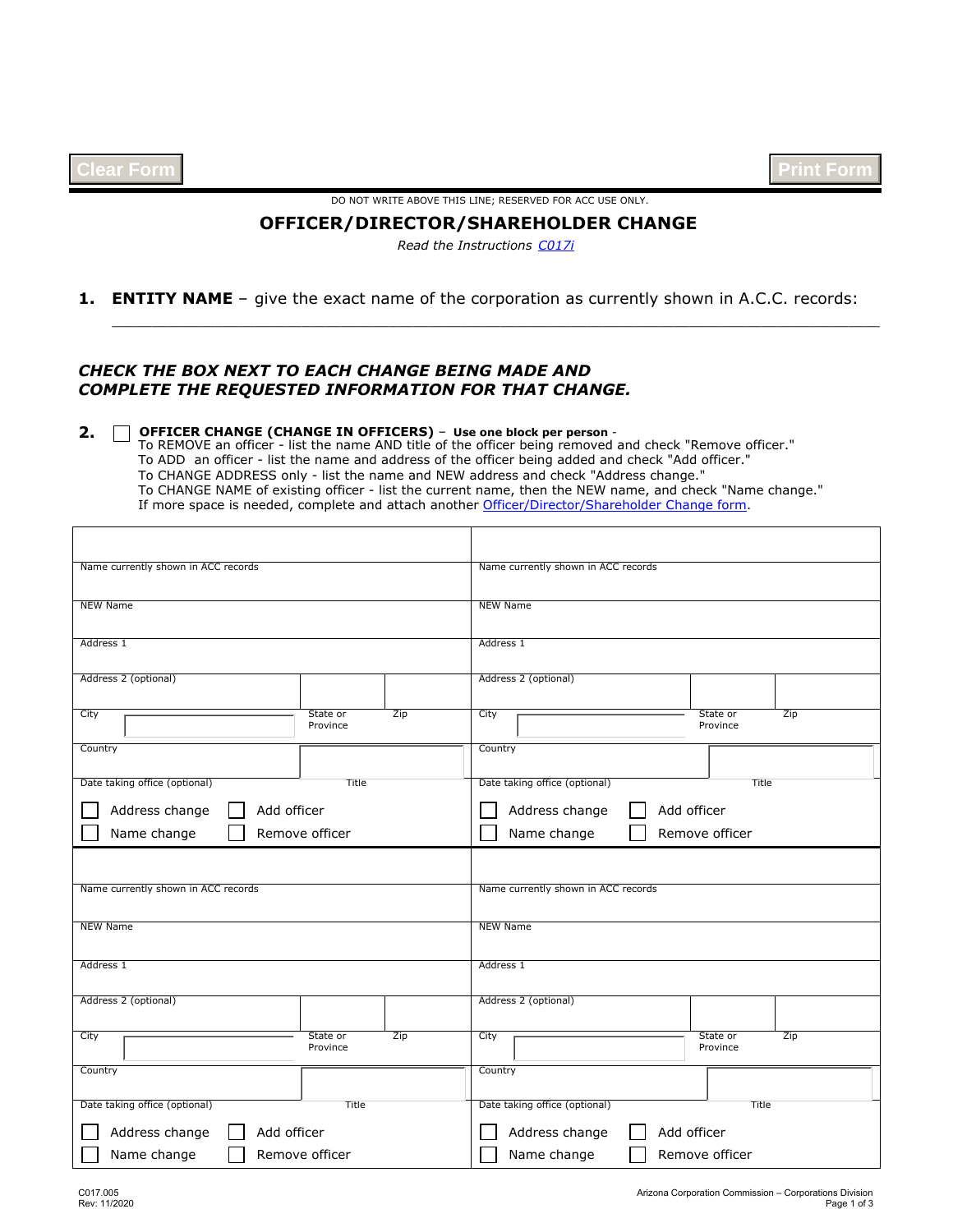| <b>Officers continued</b> |
|---------------------------|
|                           |

| Name currently shown in ACC records                                                                                                                                                                                                                                   | Name currently shown in ACC records                                                                       |
|-----------------------------------------------------------------------------------------------------------------------------------------------------------------------------------------------------------------------------------------------------------------------|-----------------------------------------------------------------------------------------------------------|
| NEW Name                                                                                                                                                                                                                                                              | NEW Name                                                                                                  |
| Address 1                                                                                                                                                                                                                                                             | Address 1                                                                                                 |
| Address 2 (optional)                                                                                                                                                                                                                                                  | Address 2 (optional)                                                                                      |
| City<br>Zip<br>State or<br>Province                                                                                                                                                                                                                                   | State or<br>Zip<br>City<br>Province                                                                       |
| Country                                                                                                                                                                                                                                                               | Country                                                                                                   |
| Title<br>Date taking office (optional)                                                                                                                                                                                                                                | Date taking office (optional)<br><b>Title</b>                                                             |
| Address change<br>Add officer                                                                                                                                                                                                                                         | Address change<br>Add officer                                                                             |
| Name change<br>Remove officer                                                                                                                                                                                                                                         | Remove officer<br>Name change                                                                             |
| DIRECTOR CHANGE (CHANGE IN DIRECTORS) - Use one block per person -<br>З.<br>To ADD a director - list the name and address of the director being added and check "Add director."<br>To CHANGE ADDRESS only - list the name and NEW address and check "Address change." | To REMOVE a director - list the name AND title of the director being removed and check "Remove director." |

To CHANGE NAME of existing director - list the current name, then the NEW name, and check "Name change." If more space is needed, complete and attach another [Officer/Director/Shareholder Change form](http://www.azcc.gov/Divisions/Corporations/forms/starpas/formsSTPS/C017-Officer-Director-Shareholder-Change.pdf?d=850).

| Name currently shown in ACC records |                             | Name currently shown in ACC records    |                             |  |  |  |
|-------------------------------------|-----------------------------|----------------------------------------|-----------------------------|--|--|--|
| <b>NEW Name</b>                     |                             | <b>NEW Name</b>                        |                             |  |  |  |
| Address 1                           |                             | Address 1                              |                             |  |  |  |
| Address 2 (optional)                |                             | Address 2 (optional)                   |                             |  |  |  |
| City<br>$\vert \textbf{v} \vert$    | State or<br>Zip<br>Province | City<br>$\blacktriangledown$           | State or<br>Zip<br>Province |  |  |  |
| Country                             | ▼                           | Country                                |                             |  |  |  |
| Date taking office (optional)       | Title                       | Date taking office (optional)<br>Title |                             |  |  |  |
| Address change<br>Add director      |                             | Address change                         | Add director                |  |  |  |
| Name change                         | Remove director             | Name change<br>Remove director         |                             |  |  |  |
|                                     |                             |                                        |                             |  |  |  |
| Name currently shown in ACC records |                             | Name currently shown in ACC records    |                             |  |  |  |
| NEW Name                            |                             | <b>NEW Name</b>                        |                             |  |  |  |
| Address 1                           |                             | Address 1                              |                             |  |  |  |
| Address 2 (optional)                |                             | Address 2 (optional)                   |                             |  |  |  |
| City<br>$\overline{\phantom{a}}$    | State or<br>Zip<br>Province | City<br>$\blacktriangledown$           | State or<br>Zip<br>Province |  |  |  |
| Country                             | $\blacktriangledown$        | Country                                |                             |  |  |  |
| Date taking office (optional)       | Title                       | Date taking office (optional)          | Title                       |  |  |  |
| Address change<br>Add director      |                             | Address change                         | Add director                |  |  |  |
| Name change                         | Remove director             | Name change<br>Remove director         |                             |  |  |  |